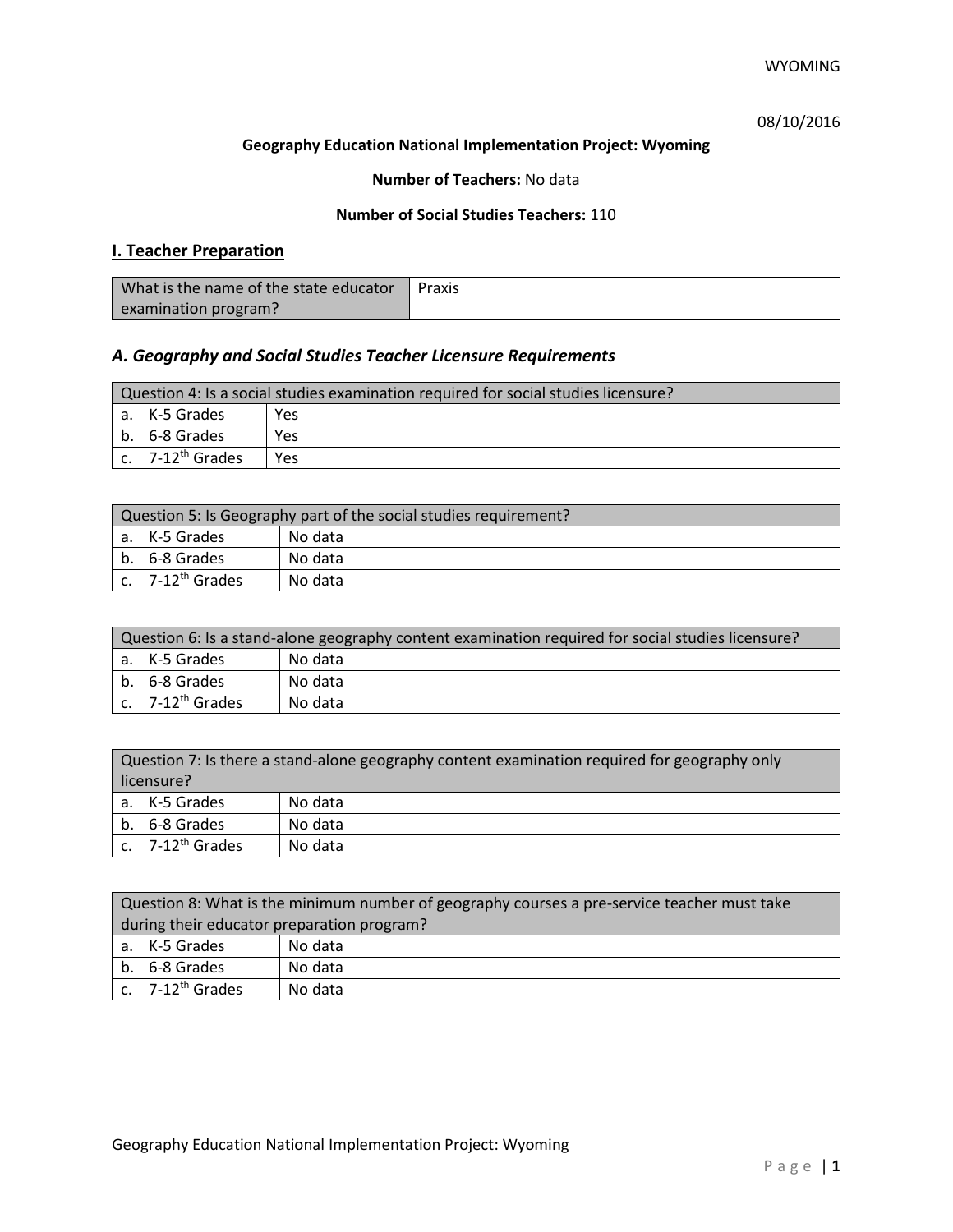| Question 9: Additional information about how | No data |
|----------------------------------------------|---------|
| teachers become certified in your state?     |         |

# *B. Professional Development*

| Question 10: Can in service teachers receive<br>certification credit for professional<br>development courses or programs in<br>geography? | No data |
|-------------------------------------------------------------------------------------------------------------------------------------------|---------|
| Question 11: Does the state education agency<br>(SEA) provide professional development in<br>geography?                                   | No data |

# **II. Curriculum**

| Question 15: What is the name of the state   | 2014 Wyoming Social Studies Content and |
|----------------------------------------------|-----------------------------------------|
| standards?                                   | Performance Standards                   |
| Question 16: How are the state standards     | No data                                 |
| presented by grade level?                    |                                         |
| Question 17: When were the standards last    | Last 2 years                            |
| revised?                                     |                                         |
| Question 18: Are there plans for revision to | Within 5 years                          |
| the state standards?                         |                                         |
| Question 19: Is geography included in the    | No data                                 |
| state standards?                             |                                         |
| Question 20: How are the geography           | Stand alone                             |
| standards organized?                         |                                         |
| Question 21: What framework and/or           | No data                                 |
| documents were used?                         |                                         |

# **Question 22: What general topics are included?**

No data

| Question 23: What is the total number of credit | 13 credit hours |
|-------------------------------------------------|-----------------|
| hours required for high school graduation?      |                 |
| Question 24: What is the total number of social | 3 credit hours  |
| studies credit hours required for high school   |                 |
| graduation?                                     |                 |
| Question 25: What is the total number of        | 9 credit hours  |
| geography credit hours required for high school |                 |
| graduation?                                     |                 |